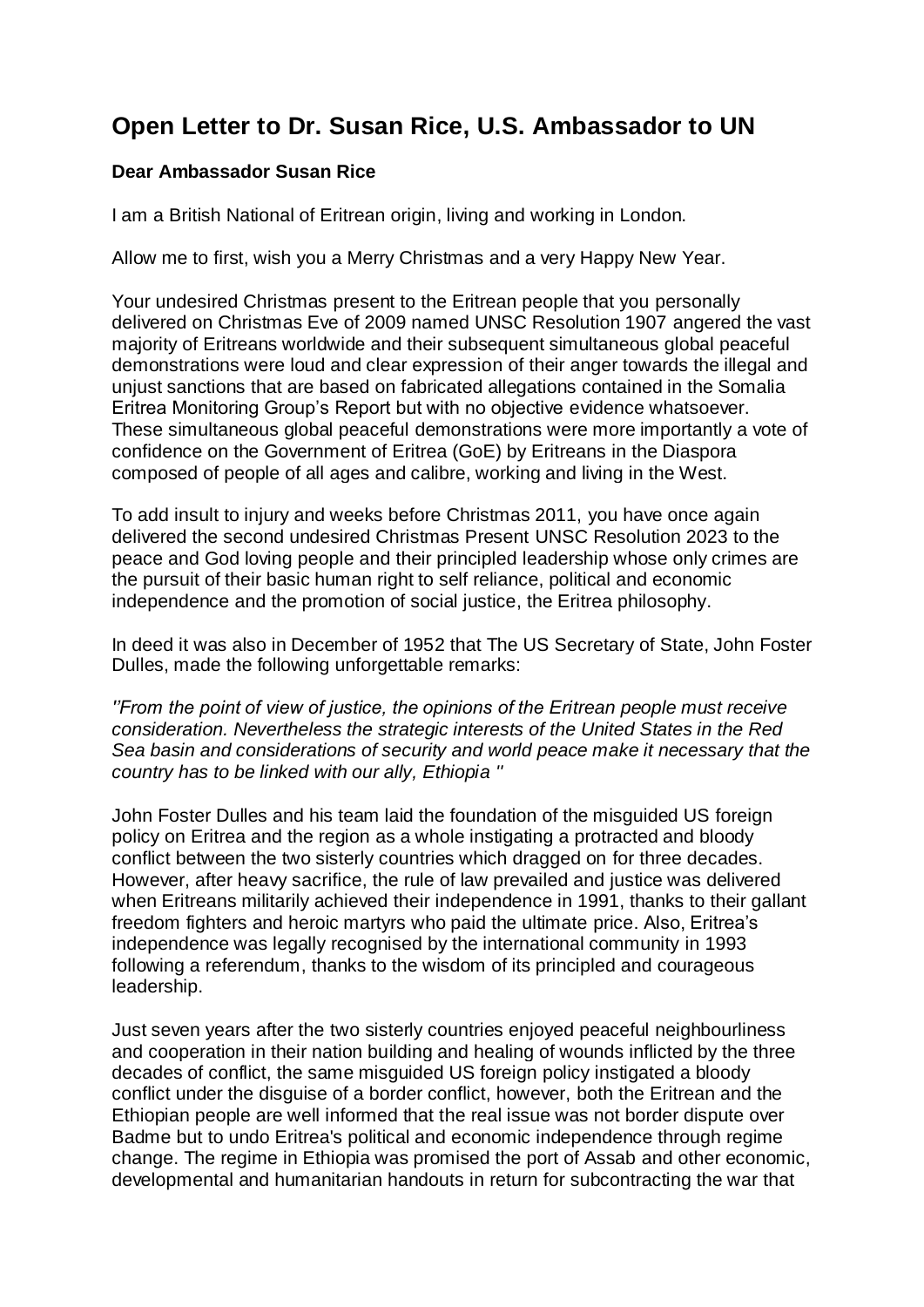would have led to regime change as was witnessed in December 2006 when the Ethiopian Army invaded Somalia and kicked out the Islamic Courts and destroyed the only hope the Somalis had in re-establishing a peaceful and united Somalia that could have lived in peace, harmony and cooperation with its neighbours and the international community.

Eritrea is a small nation of 5 million people in a volatile region led by visionary people in pursuit of an alternative social, political and economic philosophy in Africa. A philosophy that in a short span of time and despite natural climatic challenges and manmade conspiracies has brought about miraculous development in human resources, capacity building, vital infrastructures, peace and security, food security and the promotion of social justice. Furthermore, in spite of the global economic uncertainties and recession Eritrea has achieved the fastest growing economy in the world not because of the booming mining industry but because of its industrious and productive human resources and selfless leadership.

I believe that when the Almighty looks down on Eritrea, He smiles with delight because in spite of the persistent draught and poverty in the region and because of the hard work of the Eritrean people and their selfless leaders there are no people starving to death in Eritrea, no one is denied access to medical care because he/she is poor, no child is denied access to education because education is free up to university level, there are no homeless people sleeping on the pavements and streets because they are poor or mentally ill. This wonderful God loving and God fearing people love each other and it is after all in the scriptures that if you do not love your neighbour you cannot claim to love God.

This is the foundation of rich traditions and cultures that nurtured the people and their leaders. Nevertheless, and in accordance with human nature, as Jesus Christ had Judas, Eritrea has its share and as the Romans persecuted the Christians, the US is using you and the UNSC to persecute Eritreans, but as Christianity spread worldwide and eventually converted the Roman King to Christianity, the Eritrean philosophy of self reliance, political and economic independence and promotion of social justice will inevitably spread throughout Africa and the globe. Eventually, as the Roman King was converted to Christianity, a US president will embrace this basic human decency and the Eritrean philosophy of self reliance, equality, independence and the promotion of social justice. I hope President Obama would be the one who would embrace this philosophy.

This has its foundation in the faith of the word of the New Testament that was severely persecuted by the hegemonic Roman Empire for fear of losing its grip on human beings owned as slaves. Similarly, the Eritrean philosophy of self reliance and political and economic independence is being persecuted by the US using you and the UNSC to sabotage Eritrea in its efforts to achieve the aforementioned goals. However, as the Roman Empire arrogance crumbled against the peaceful but undeterred faith of the Word and the Good prevailed over evil, so will the Eritrean peaceful philosophy prevail against all odds.

Eritreans and their friends are well informed that this philosophy is perceived as a threat to the interests of the US and its allies as prophesised by an Australian author,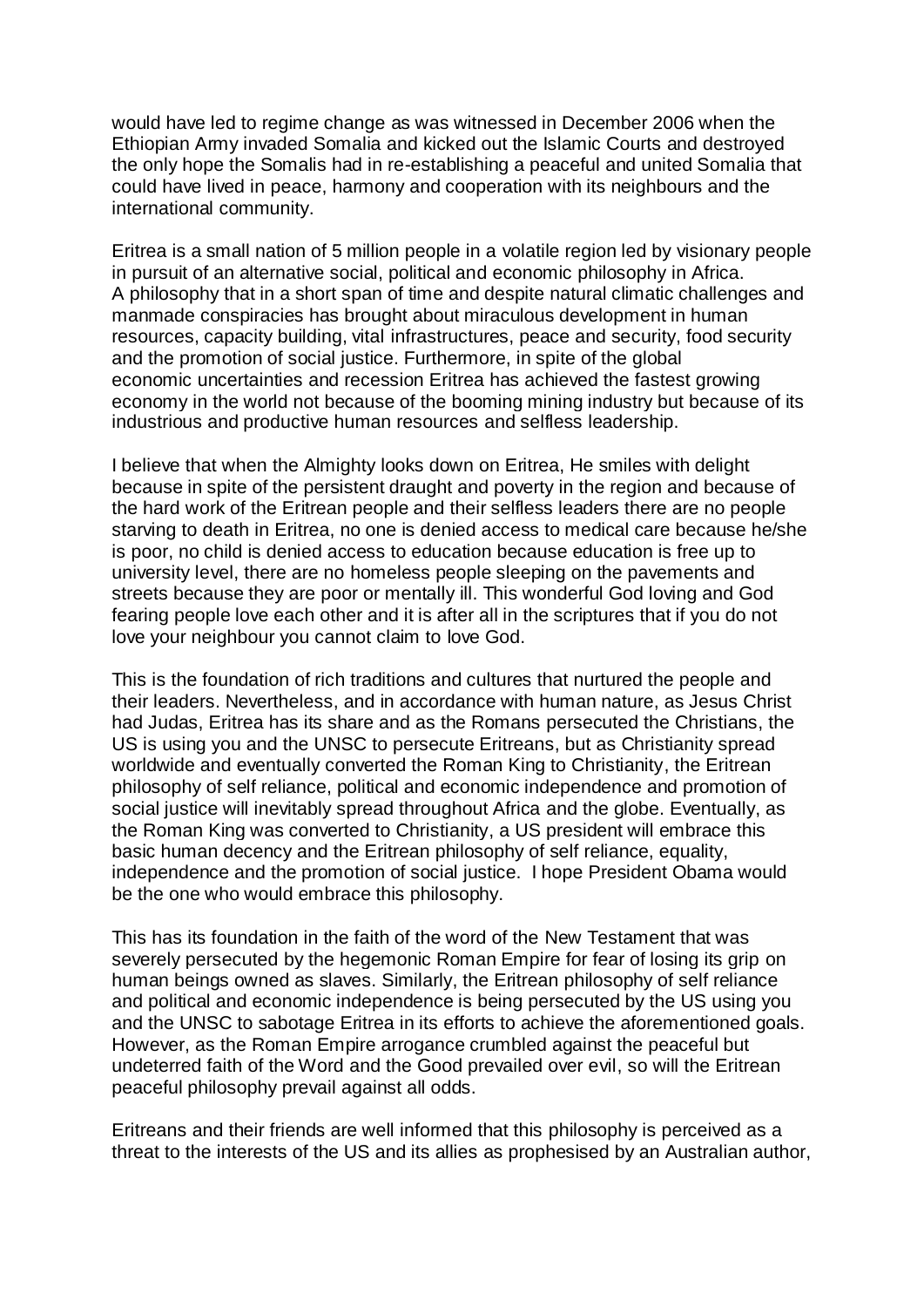Thomas Kennelly in his book titled ''Towards Asmara'' which he published after visiting EPLF librated areas few years before independence.

*"Do you know what the emergency really is? You want to hear about the really big emergency? The emergency is that if you guys [Eritreans] succeed [using your principle of self-reliance], you'll be an embarrassment to Africa. Who wants a setup like yours? There aren't many governments on this continent that do. There aren't many governments in Europe. Coloured folk who can look after themselves? It isn't viable. It upsets the world picture. Don't you know the West has to believe famine's an act of God? If they believe that, they only have to make a donation. But if they believe it's an act of bloody politics, they have to really do something, and that's too, too complicated. So what is the story? The story is you guys will fall on your own f---ing swords, because you've got this crazy idea that the world will allow you to be perfect!"*

As you may be aware, Eritreans are very civilized people who have very admirable cultures and traditions based on equality, tolerance, respect, self reliance, social justice, human decency and above all fear of God. Eritrea is a country where the rich supports the poor not with arrogance but with humility to become self reliant, where the strong helps the weak not with pity but with compassion, and where disputes between individuals and villages are settled peacefully not in deceitful manner but in wisdom and justice. A country where a whole village gets together to build a newly married couple their first house and gives them plots of land to grow their food and cash crops so the new family is also self reliant. A country where David literally killed Goliath in defence of his people, a country where the youth are literally moving mountains to make ways for roads and dams to achieve food security, holistic development and promote social justice. It is a country where, in accordance with the scriptures, the people pray for their leaders so they may live in peace. Also, Eritrea is a country where violence, greed, deceit and selfishness are condemned by the vast majority. Therefore, Eritreans and those who know them would tell you that the accusations against Eritrea must be fabricated especially in the absence of hard evidence. Let alone the Eritrean government, even the EPLF did not resort to terrorism during the darkest hours of the 30 years of the armed struggle, because terrorism goes against everything Eritreans believe in.

Therefore, it would be an insult to our intelligence if you expect us to believe that

- 1- Eritrea had 2,000 soldiers in Somalia leading to December 2006 when the Ethiopian Army supported by US invaded Somalia.
- 2- that three planes belonging to Eritrea landed in Somalia without being detected by the US and the French intelligence in the region. Leave alone a plane even a butterfly can not fly in the region without being detected by US and French intelligence based in the region.
- 3- Furthermore, the serial numbers of weapons sold by Russia to Eritrea were in deed obtained by US government as part of an agreement between USA and Russia to exchange information including serial numbers of weapons sold to all countries in their efforts to fight terrorism. These serial numbers of weapons sold to Eritrea were used as evidence that weapons found in Somalia had the same serial numbers. We Eritreans and the international community would like to challenge you by asking you to present these